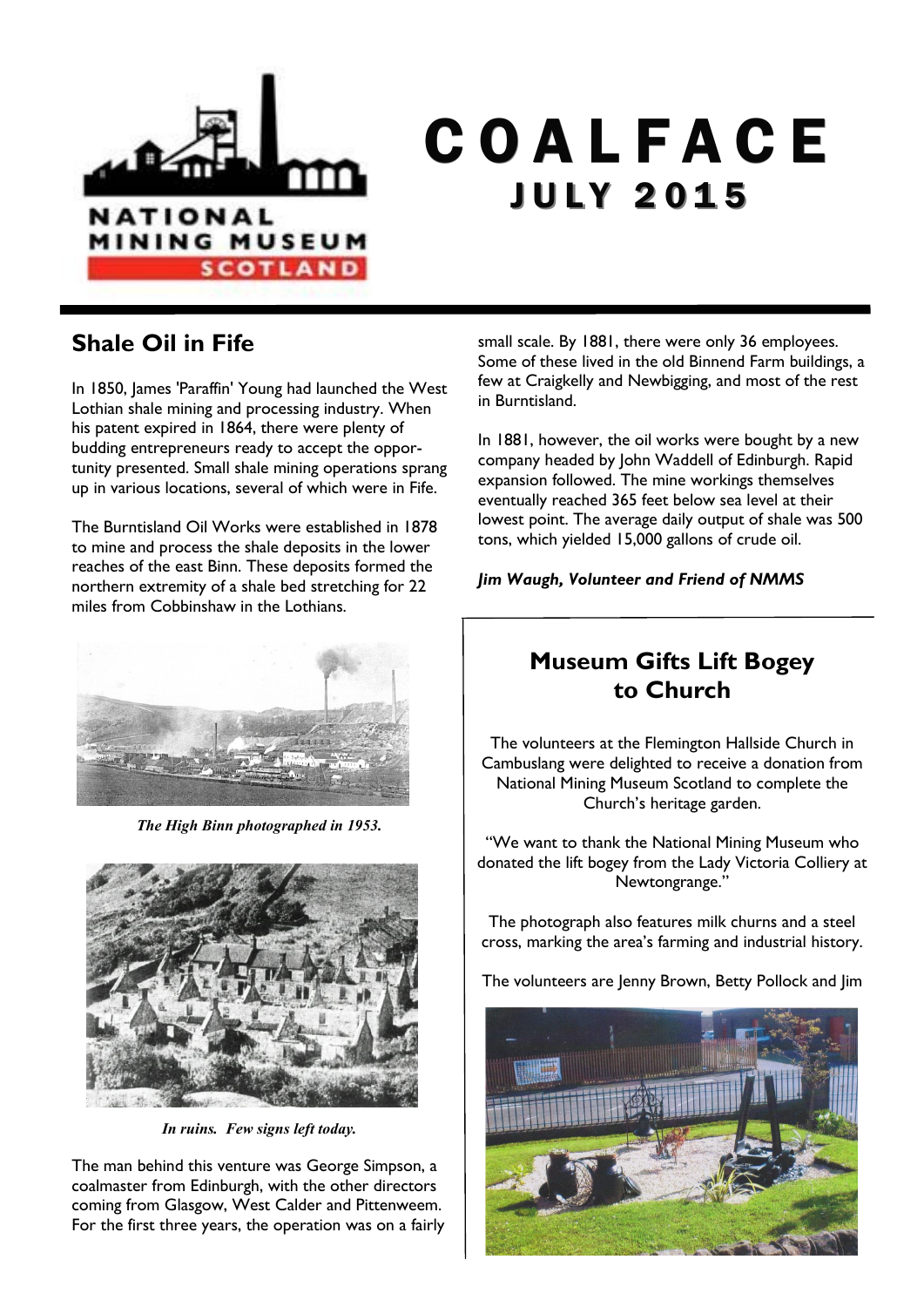### **CHAIRMAN'S CORNER JUNE 2015**

As I write this, the sun is shining and the day is warm, hopefully the beginning of a spell of decent weather. Newtongrange Children's Gala Day is due to be held this coming Saturday and we are looking forward to a good day and the usual great turnout for the parade and the ceremony in the Welfare Park. Thus continues a long heritage of gala days in former mining communities across Scotland.

The Fridays at 11 talks have now finished until September. The last talk, by Henrietta Dundas on the history of the Dundas family and Arniston House, was excellent and particularly well attended, and your Friends Committee will be arranging a private visit to Arniston House in the autumn. Details will follow in due course.

The Friends AGM was held on 5 June, when a new member, Mr Andy Allan of Glasgow Kelvin College, was appointed to the Committee. We look forward to working with Andy in supporting the Museum.

I have been invited to an event in Hamilton on 16 June to launch the Storybook stemming from the Pits, Ponies, People and People project, a South Lanarkshire wide community learning and interpretation project for young people, developing links between local mines and the associated local history in their communities. The Museum has played an active part in its success.

The artwork developed as part of the project will be on show until the  $30<sup>th</sup>$  of June 2015 for the public to view at:-**The Visitor Centre, Chatelherault Country Park**, **Ferniegair, Hamilton**, **ML3 7UE Opening hours:** Monday to Sunday 10.00am - 5.00pm (Entry Free).

In my last report I mentioned that Linda and I were off to visit Russia. This trip, from the  $5<sup>th</sup>$  to the  $15<sup>th</sup>$  of May, was a great success, with warm sunny weather in Moscow and mixed weather in St Petersburg. Our time in Moscow coincided with the Victory parade in commemoration of the end of the Great Patriotic War, or, as we would know it, World War II. We saw the preparations for the parade, and toured the Kremlin the next day, an amazing experience. Moscow is a huge city, and we were received with a warm welcome, courtesy and kindness wherever we went.

In St Petersburg the welcome was the same, although it appears to be a much more European place. We visited the Hermitage to see an overwhelming collection of fine art, jewellery, furniture and above all the magnificence of the palace itself.

Two pictures are shown on the right, one of St Basil's Cathedral, Moscow, and another taken at the Hermitage, St Petersburg.

I will close by wishing Friends all the best for the summer season.

*Bob Anderson, Chairman.*



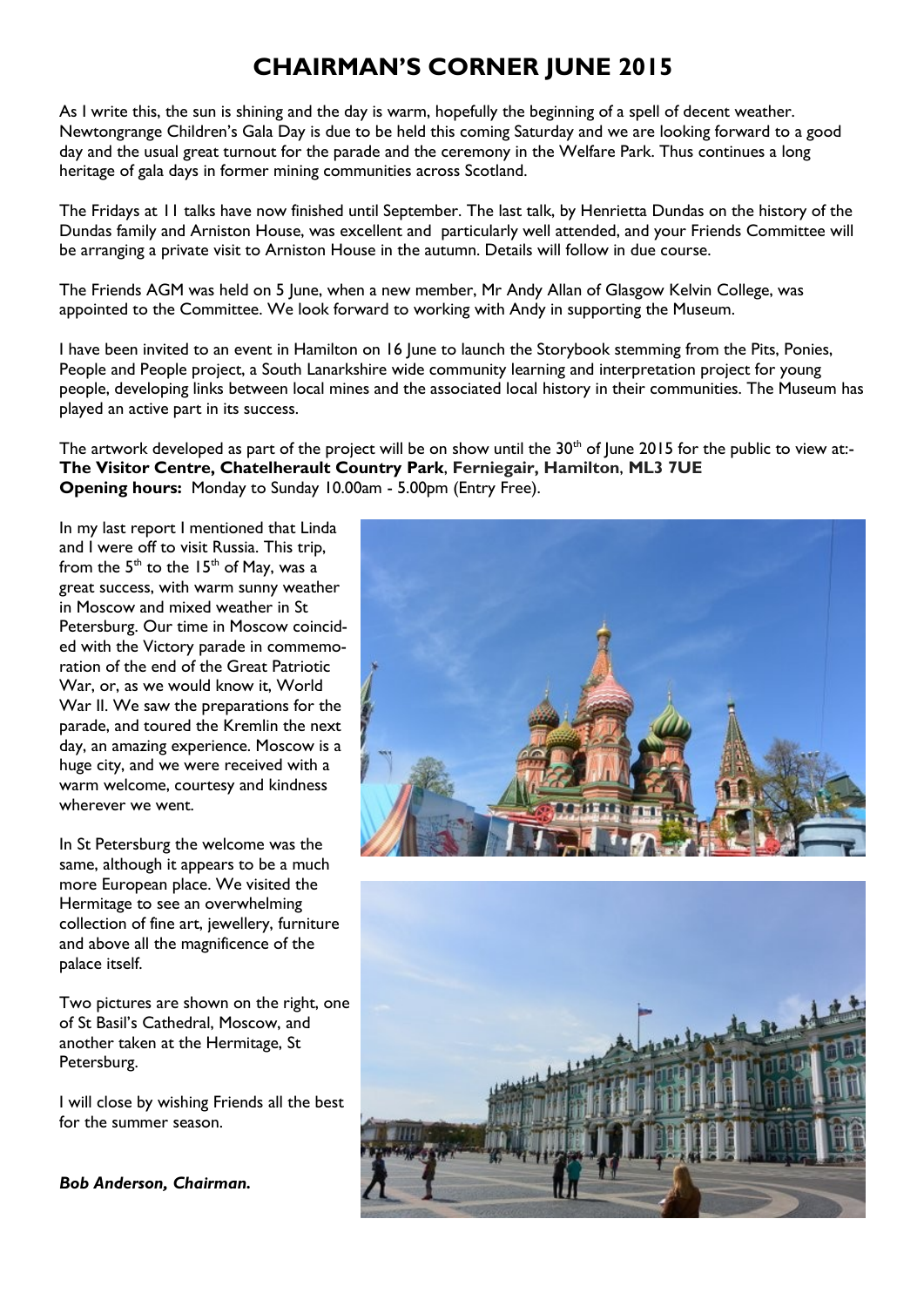### **Ian's Memories**

War was declared with Germany on 3 September 1939 and, as a result, the school year did not start the following day. I was transferred to Uddingston G S until December when Allan Glen's resumed. Despite the disruption, I passed my Qualifying (now 11 plus) in June 1940.

As a consequence of Dunkirk, our own soldiers and others from France and Poland began to appear on our streets. Very soon the Battle of Britain began and continued until 15 September when the German Air Force started the Blitz. Many of our cities suffered and Glasgow's turn came in nights around the full moon in March 1941. The bombing was accurate and shipyards, docks and industry were badly affected with many adjacent housing areas damaged.

School life continued as normal except that, if air raids lasted beyond 2am, school did not start until 10am. Rationing began in June 1940 (lasting until end 1953). Weekly, this comprised:- Butter 2 oz, Margarine 4, Cooking Fat 2, and Sugar 8. Meat and Corned Beef were rationed by value to 5 and 1p respectively. Other items such as dried fruit, jam, biscuits and additional sugar were on a points system each 4 weeks. It took quite some time to adjust to 1 egg, 2 oz bacon and 2 oz tea per week.

Clothes were also rationed by coupons per year which was a problem for mothers with growing children. Coal was 1 cwt (50 kg) per week and milk depended on age with more for children than adults. Dried milk and eggs were a great help.

After Pearl Harbour, America entered the war and, in 1942 the first American Troops came to Britain. Their Mosquito Night Fighter almost ended night air raids on us and we began preparations for invading Europe. After D Day in 1944, senior school children were used to gather in the harvest with the summer holidays divided between whole of July and mid Sept to mid Oct.

Glasgow schools were sent to Aberdeenshire. We had to assemble at Buchanan Street Station at 9am with cases, bicycles and sandwiches ready for an 8 hour journey. We were based at Balbithan House, Inverurie. Two of us were allocated to a farm near Kintore where the farmer and his wife fed us well. I learned to drive a tractor, use a pitchfork and stack sheaves.

VE Day was celebrated with a street party. A neighbour, Mr Mowat asked 4 of us to move his piano out onto the pavement, produced a fiddle and we ate, drank and danced till 4am after which we moved the piano back indoors and went home.

Then it was back to school and the dreaded Highers. Despite 2 attempts, I failed English due to my dyslexia (not recognised until 1954 as a medical problem). I could not go to University but was accepted for the Royal Technical College.

Next time will be about student days and joining NCB.

#### *Ian Hogarth, Friend of NMMS*

#### **MEMORIAL STONE Limeylands Colliery, Ormiston, East Lothian**

This memorial stone on the Pentland railway Walk gives the history of the colliery including the owner's name, dates of opening and closing, seams worked, the number of miners employed and the daily output of coal.l stone to Limeylands Colliery, Ormiston, East Lothian.



### **LETTER OF THANKS**

To the Friends of NMMS,

Many thanks to you all for the generous donation of a hedge cutter to the Technical Department. We cannot wait to see the delightful view of Newtongrange once the hedge has been cut!

Kind regards,

Richard Thomson Technical Assistant